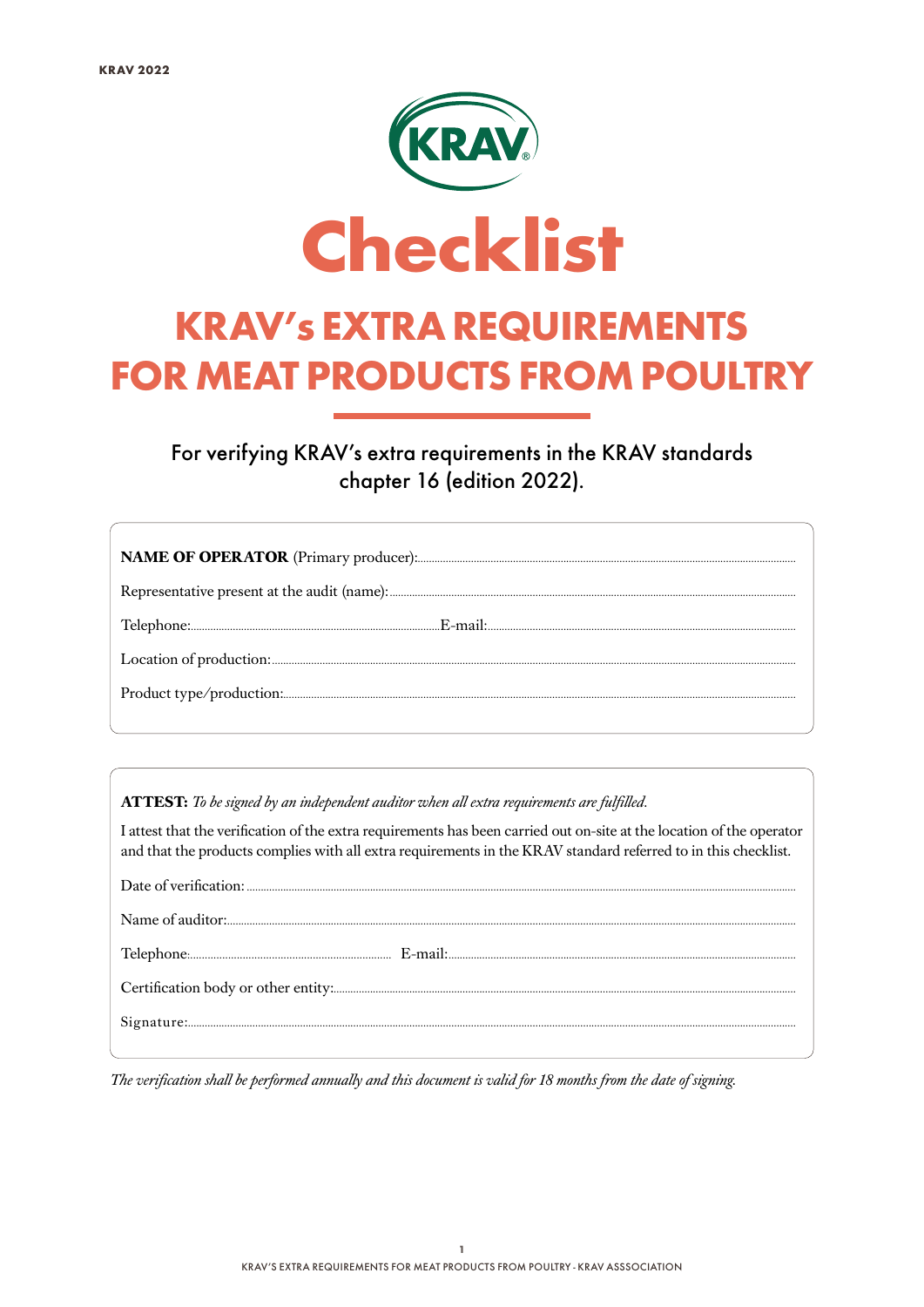#### WAYS TO VERIFY THE EXTRA REQUIREMENTS

This checklist shall be used to verify KRAV´s extra requirements in chapter 16 for the type of production mentioned above.

A prerequisite is that the operator is certified according to Regulation (EU) 2018/848 or to equivalent production rules in accordance with Article 33 in (EU) 2018/848. The product shall always be accompanied by a valid EU-certificate.

You will find more information about KRAVs extra requirements at our webpage: *[www.krav.se](www.krav.se/en/for-companies/extra-requirements-for-all-products/)* and the KRAV Standards at: *[www.krav.se/en/standards](https://www.krav.se/en/standards)*

The checklist shall be filled in and signed either by:

1. A person working as auditor at a certification body accredited for organic certification.

or

2. A person with experience from auditing according to standards for organic production or social responsibility, assigned by a KRAV-certified importer. It must be done by a person outside the company that is being audited.

KRAV has verification agreements with a number of certification bodies that can offer verification of KRAVs Extra Requirements, although any accredited Certification Body can use the checklists.

You will find a list of certification bodies with verification agreements here: *[www.krav.se](https://www.krav.se/en/asset/certification-bodies-with-verification-agreement/)*

The Operator must not use the KRAV-label, or state that the production is KRAV-certified. He or she can only state that KRAV´s extra requirements in chapter 16 (for the type of production that the checklist covers) have been verified.

The checklist is only valid as verification when all extra requirements are fulfilled. When asked for, the verification notes under each question, must be filled in.

For questions please contact: *[food@krav.se](mailto:food%40krav.se?subject=From%20extra%20requirements)*

#### 16.8.1 EXTRA REQUIREMENTS FOR ALL ANIMAL PRODUCTS

|                                                                                                                                                            | <b>Fulfilled</b> | Not fulfilled |
|------------------------------------------------------------------------------------------------------------------------------------------------------------|------------------|---------------|
| WITHDRAWAL PERIOD FOR VETERINARY MEDICINAL PRODUCTS                                                                                                        |                  |               |
| • If veterinary medicinal products are used that have an approved withdrawal<br>period of zero days, then a withdrawal period of 48 hours must be applied. |                  | $\mathbf{1}$  |
|                                                                                                                                                            |                  |               |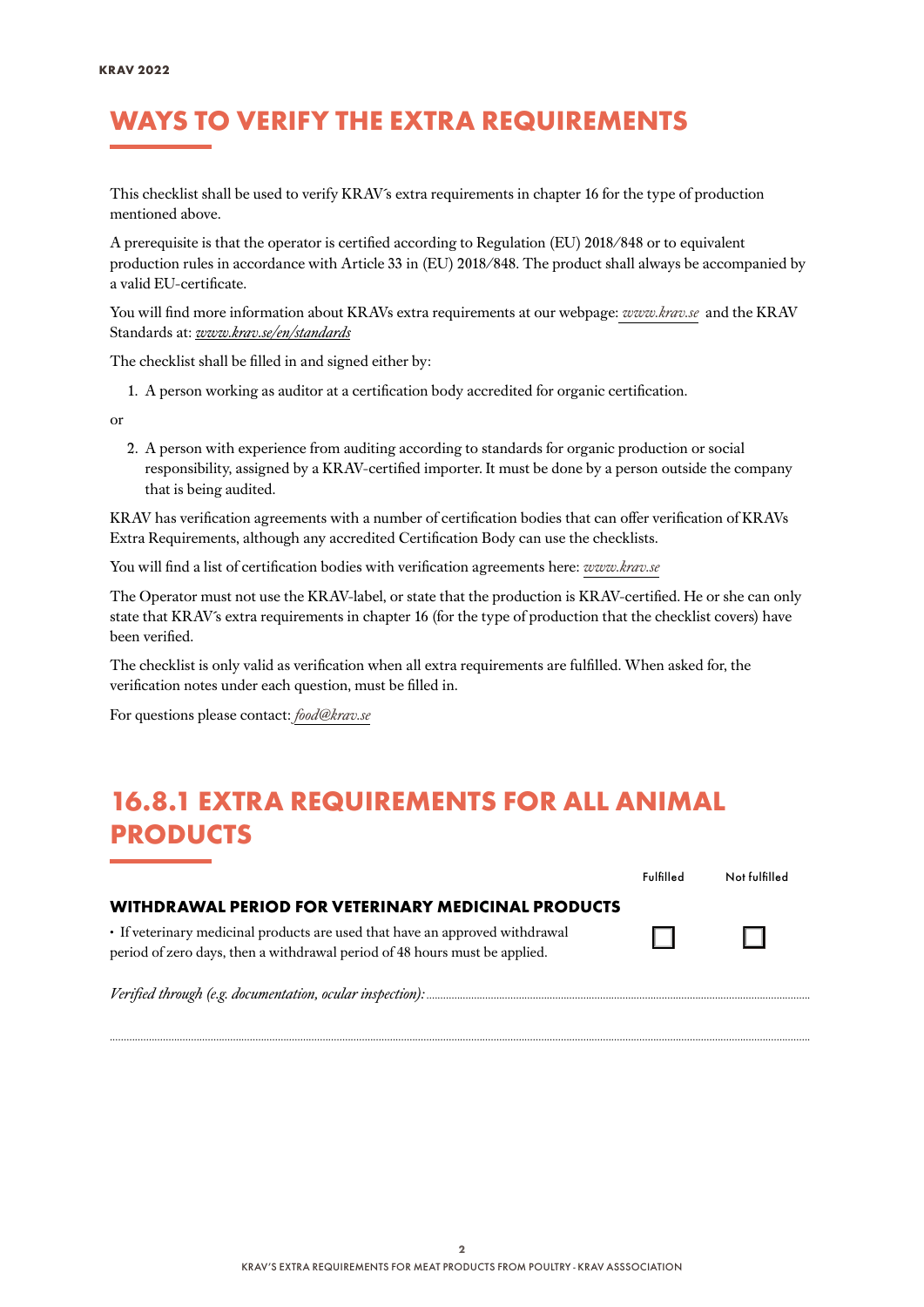# 16.8.8 EXTRA REQUIREMENTS FOR POULTRY MEAT

|                                                                                                                                                                                                                                                                                                                                                                                   | Fulfilled | Not fulfilled |
|-----------------------------------------------------------------------------------------------------------------------------------------------------------------------------------------------------------------------------------------------------------------------------------------------------------------------------------------------------------------------------------|-----------|---------------|
| <b>NATURAL BEHAVIOUR</b>                                                                                                                                                                                                                                                                                                                                                          |           |               |
| · Hens and chickens must have access to sand baths.<br>It can be outdoors if the soil is suitable and the animals can be outside every day.                                                                                                                                                                                                                                       |           |               |
|                                                                                                                                                                                                                                                                                                                                                                                   |           |               |
| · Exercise yards for chickens must not extend more than 150 meters from the barn.                                                                                                                                                                                                                                                                                                 |           |               |
|                                                                                                                                                                                                                                                                                                                                                                                   |           |               |
| <b>GRAZING</b>                                                                                                                                                                                                                                                                                                                                                                    |           |               |
| · During the growing period, the poultry must have access to pasture more than<br>12 hours per day. Poultry can be kept inside during the night.<br>Temporary indoor periods are permitted in the following cases: illness, severe<br>insect infestation, extreme weather, or a maximum of two weeks before slaughter.                                                            |           |               |
|                                                                                                                                                                                                                                                                                                                                                                                   |           |               |
| <b>FEED SELF-SUFFICIENCY</b>                                                                                                                                                                                                                                                                                                                                                      |           |               |
| • At least 50% of the feed must be produced on the keeper's farm or in cooperation<br>with one or more other organic farms. Feed can also be produced and sold to a feed<br>supplier and bought from the supplier.<br>If cooperation with other organic farmers takes place, those who grow feed must receive<br>the corresponding amount of manure from the livestock operation. |           |               |
|                                                                                                                                                                                                                                                                                                                                                                                   |           |               |
| <b>MUTILATIONS</b>                                                                                                                                                                                                                                                                                                                                                                |           |               |
| · Beak trimming is prohibited.                                                                                                                                                                                                                                                                                                                                                    |           |               |
|                                                                                                                                                                                                                                                                                                                                                                                   |           |               |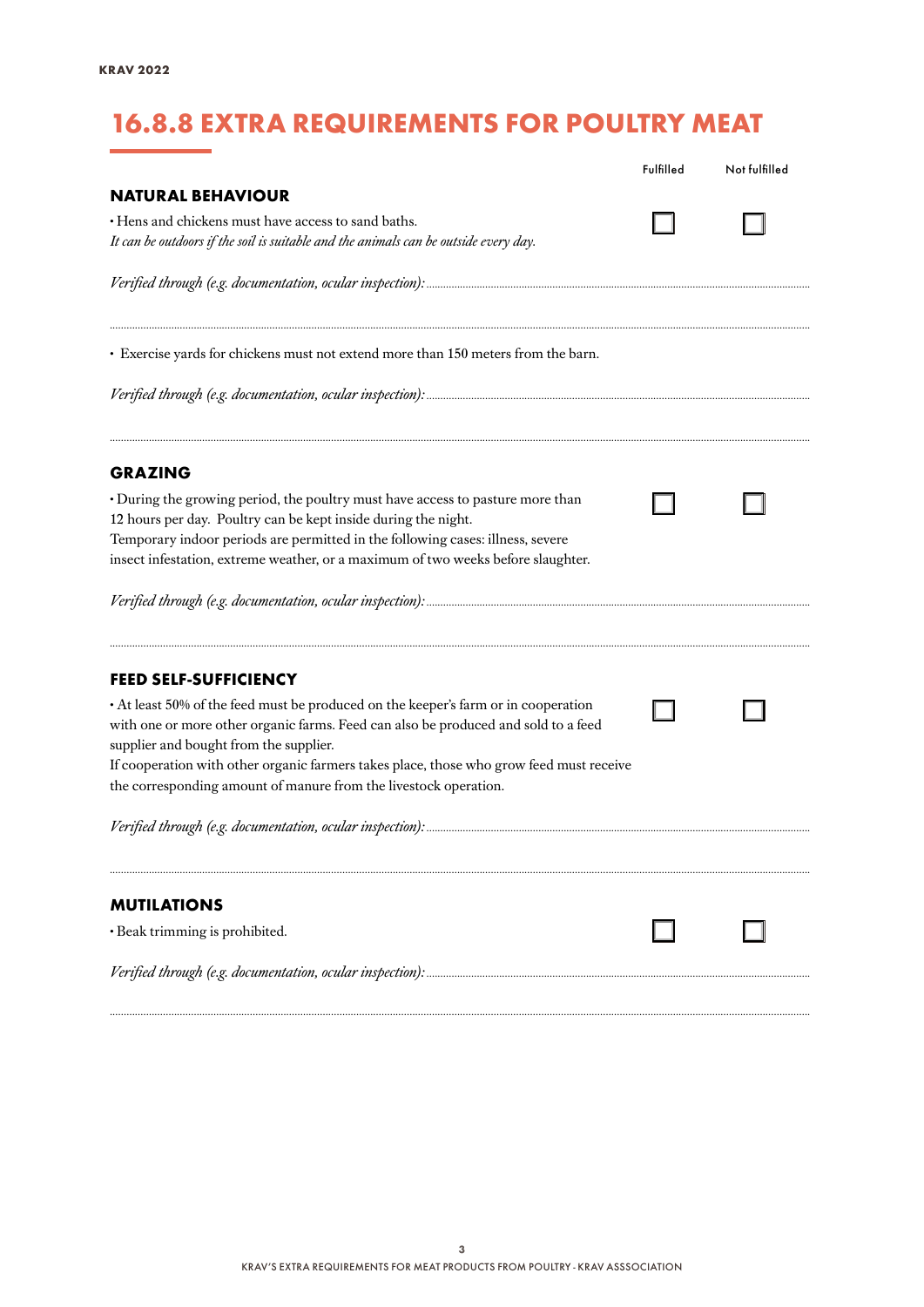## SOCIAL RESPONSIBILITY IN PRIMARY PRODUCTION



The production, including primary production, takes place in the European Union, the EEA area, Switzerland, UK, USA, Canada, Australia, New Zealand or Japan.



The operator has less than 10 employees, and are exempt from the documentation requirement.

The operator is certified according to a KRAV recognized standard for social responsibility or evaluated according to a KRAV recognized system for supplier evaluation. (Certificate or corresponding document shall be sent to the buyer.)

*If any of the conditions above are fulfilled, you do not have to fill in the checklist for social responsibility below.*

#### 16.4 SOCIAL RESPONSIBILITY – CHECKLIST

|                                                                                                                                                                                                                                                                                                               | Fulfilled | Not fulfilled |
|---------------------------------------------------------------------------------------------------------------------------------------------------------------------------------------------------------------------------------------------------------------------------------------------------------------|-----------|---------------|
| 16.4.2 National legislation on labour law must be complied with.                                                                                                                                                                                                                                              |           |               |
|                                                                                                                                                                                                                                                                                                               |           |               |
| 16.4.3 Products cannot be KRAV-certified if there are human rights violations<br>associated with the production. Activities where production takes place must<br>comply with the ILO core conventions, the UN Convention on the Rights of the<br>Child, and the UN Universal Declaration of Human Rights. (K) |           |               |
|                                                                                                                                                                                                                                                                                                               |           |               |
| 16.4.4 Forced or involuntary labour is prohibited.                                                                                                                                                                                                                                                            |           |               |
|                                                                                                                                                                                                                                                                                                               |           |               |
| 16.4.5 Employees must be treated equally, provided with the same opportunities<br>and not be subjected to discrimination.                                                                                                                                                                                     |           |               |
|                                                                                                                                                                                                                                                                                                               |           |               |
| 16.4.6. It is prohibited to employ children under 15 years of age. (K)<br>ILO's exception for limited extra work in accordance with ILO convention 138 applies.                                                                                                                                               |           |               |
| Verified through (e.g. documentation, ocular inspection, worker interviews):                                                                                                                                                                                                                                  |           |               |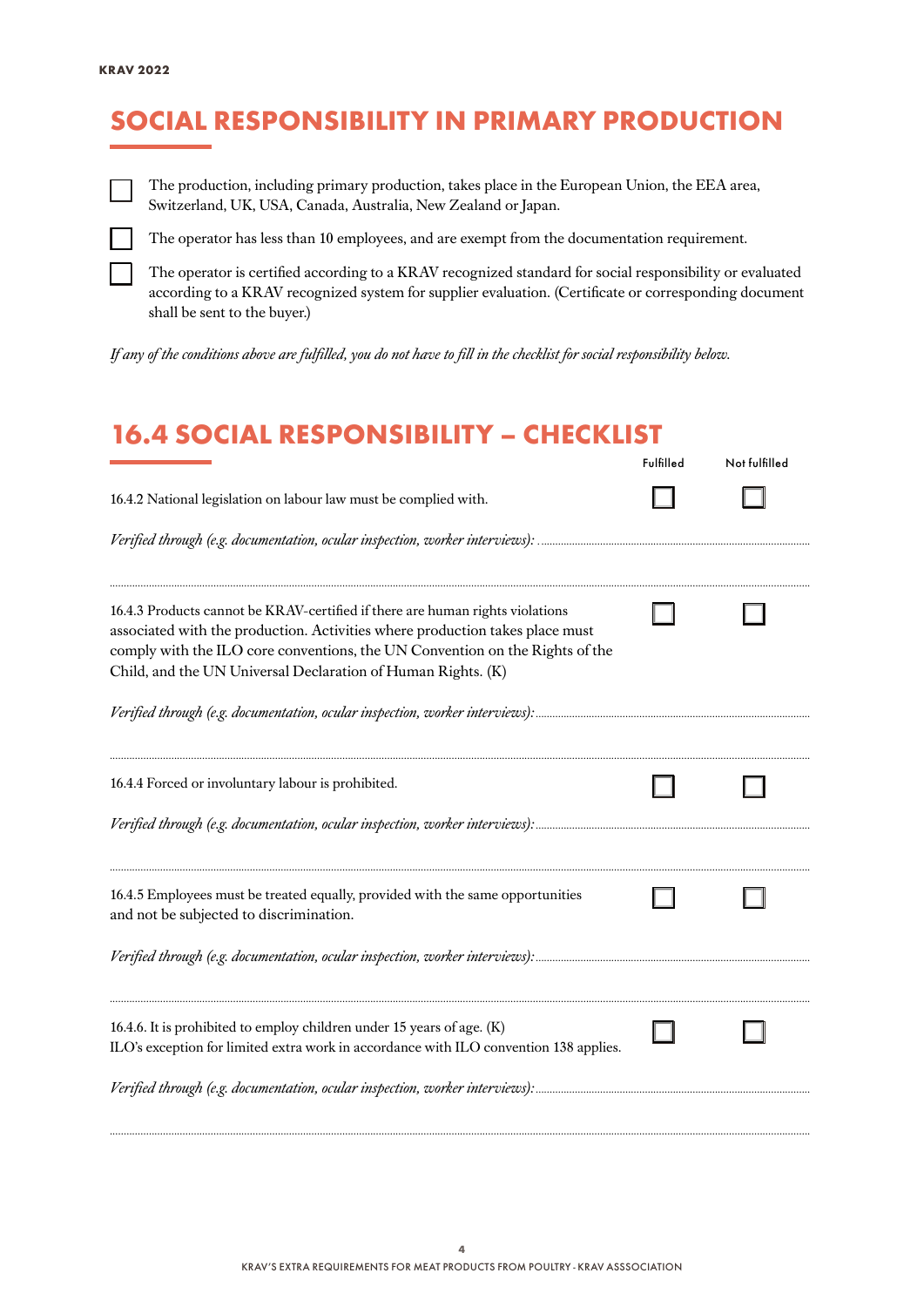# 16.4 SOCIAL RESPONSIBILITY – CHECKLIST

|                                                                                                                                                 | Fulfilled | Not fulfilled |
|-------------------------------------------------------------------------------------------------------------------------------------------------|-----------|---------------|
| 16.4.7 When child and young employees under 18 years of age are hired, it must<br>be ensured that:                                              |           |               |
| the work is not harmful to their health or development<br>the number of hours or scheduling of work does not affect<br>their school attendance. |           |               |
|                                                                                                                                                 |           |               |
| 16.4.8. Employees must have the opportunity to organize and the right<br>to collective bargaining.                                              |           |               |
|                                                                                                                                                 |           |               |
| 16.4.9. Employers must comply at the least with the alternative which follows that<br>most benefits employees:                                  |           |               |
| the statutory minimum wage in each respective country or<br>the industry standard implemented through collective bargaining<br>agreements.      |           |               |
|                                                                                                                                                 |           |               |
| 16.4.10. National legislation regarding working hours and overtime<br>must be complied with.                                                    |           |               |
|                                                                                                                                                 |           |               |
| 16.4.11. The work environment must be safe and not present a health risk.                                                                       |           |               |
|                                                                                                                                                 |           |               |
| 16.4.12. All employees must have a binding employment contract.                                                                                 |           |               |
|                                                                                                                                                 |           |               |